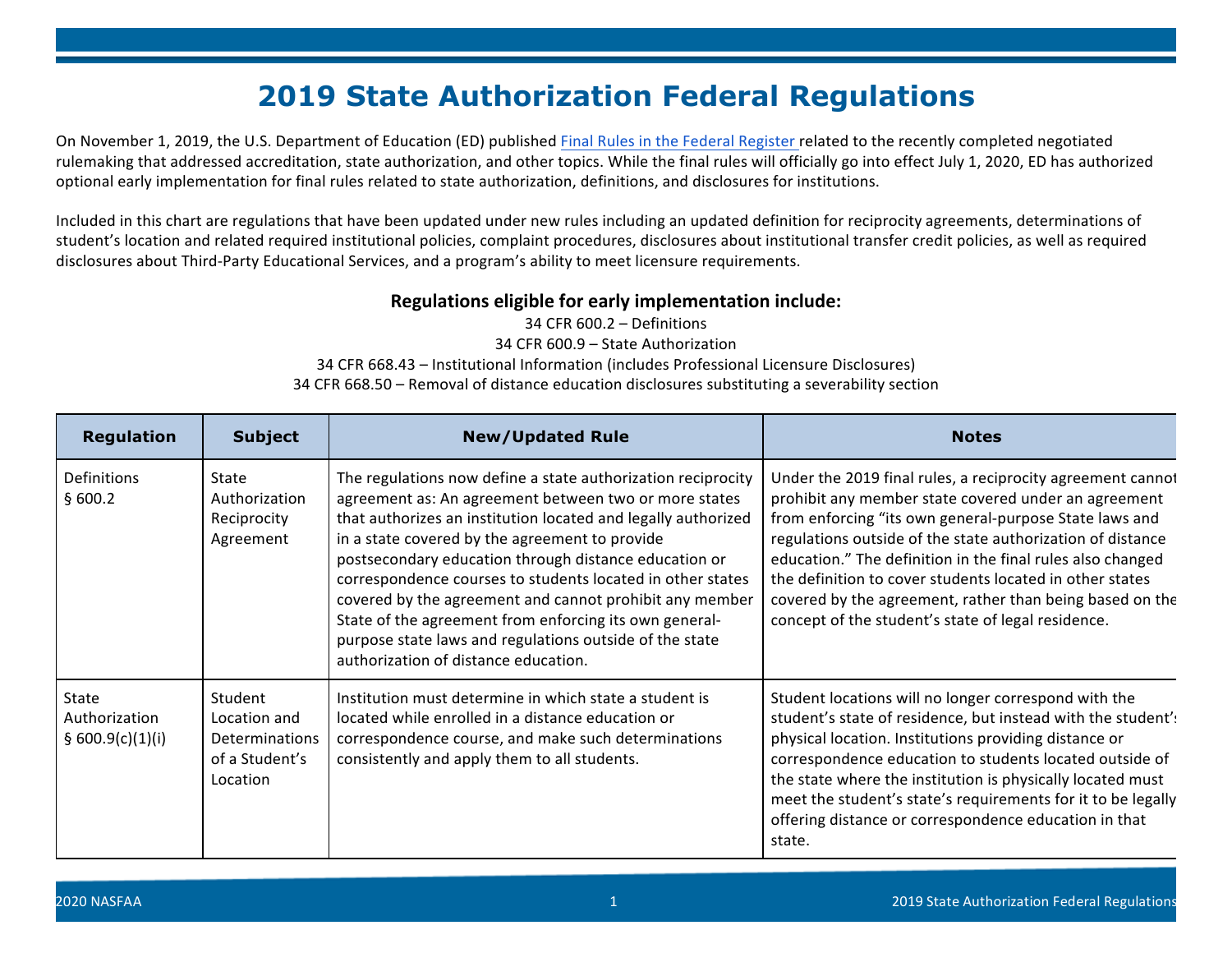| <b>Regulation</b>                            | <b>Subject</b>                                                                     | <b>New/Updated Rule</b>                                                                                                                                                                                                                                                                                                                                                                                                                                                                                                                      | <b>Notes</b>                                                                                                                                                                                                                                                                                                                                                                                                                                                                                                                     |
|----------------------------------------------|------------------------------------------------------------------------------------|----------------------------------------------------------------------------------------------------------------------------------------------------------------------------------------------------------------------------------------------------------------------------------------------------------------------------------------------------------------------------------------------------------------------------------------------------------------------------------------------------------------------------------------------|----------------------------------------------------------------------------------------------------------------------------------------------------------------------------------------------------------------------------------------------------------------------------------------------------------------------------------------------------------------------------------------------------------------------------------------------------------------------------------------------------------------------------------|
| State<br>Authorization<br>\$600.9(c)(1)(ii)  | Alternative<br>Coverage                                                            | If an institution offers postsecondary education through<br>distance education or correspondence courses in a state<br>that participates in a state authorization reciprocity<br>agreement, and the institution is covered by that<br>agreement, the institution is considered to meet state<br>requirements for it to be legally offering postsecondary<br>distance education or correspondence courses in that state.<br>The institution is subject to any limitations in that<br>agreement and any additional requirements of that state. | Institutions must be able to document their coverage<br>under this agreement upon request.                                                                                                                                                                                                                                                                                                                                                                                                                                       |
| State<br>Authorization<br>\$600.9(c)(2)      | Institutional<br>Documentation<br>of Existence of<br>State<br>Complaint<br>Process | Institutions are no longer required to document that a state<br>process for complaints exists for their distance and<br>correspondence students who are located in states other<br>than the state in which the institution is located.                                                                                                                                                                                                                                                                                                       | Institutions that do not opt for early implementation are<br>bound to comply with the 2016 rules, which require that<br>institutions document that a state complaint process<br>exists. While California has created a complaint process<br>since the 2016 rules became effective, ED has indicated<br>that it is inadequate, and noted that early implementation<br>of the 2019 rule resolves the California complaint process<br>issue. California could also make changes to its complaint<br>process to meet ED's standards. |
| State<br>Authorization<br>\$600.9(c)(2)(ii)  | Institutional<br>Policy for<br>Determining a<br>Student's<br>Location              | Institution must, upon request, provide the Secretary with<br>written documentation of its determination of a student's<br>location, including the basis for such determination.                                                                                                                                                                                                                                                                                                                                                             | How the institution decides this information is up to the<br>institution, but they must have a policy created.                                                                                                                                                                                                                                                                                                                                                                                                                   |
| State<br>Authorization<br>\$600.9(c)(2)(iii) | Institutional<br>Policy for<br>Determining a<br>Student's<br>Location              | Institutions must make determination of the state in which<br>a student is located both at the time of the student's initial<br>enrollment in an educational program and upon formal<br>receipt of information from the student that their location<br>has changed                                                                                                                                                                                                                                                                           | Previously, institutions made determinations of student's<br>state of residence vs. location, and specific timeframes for<br>those determinations were not laid out in Title IV<br>regulation.                                                                                                                                                                                                                                                                                                                                   |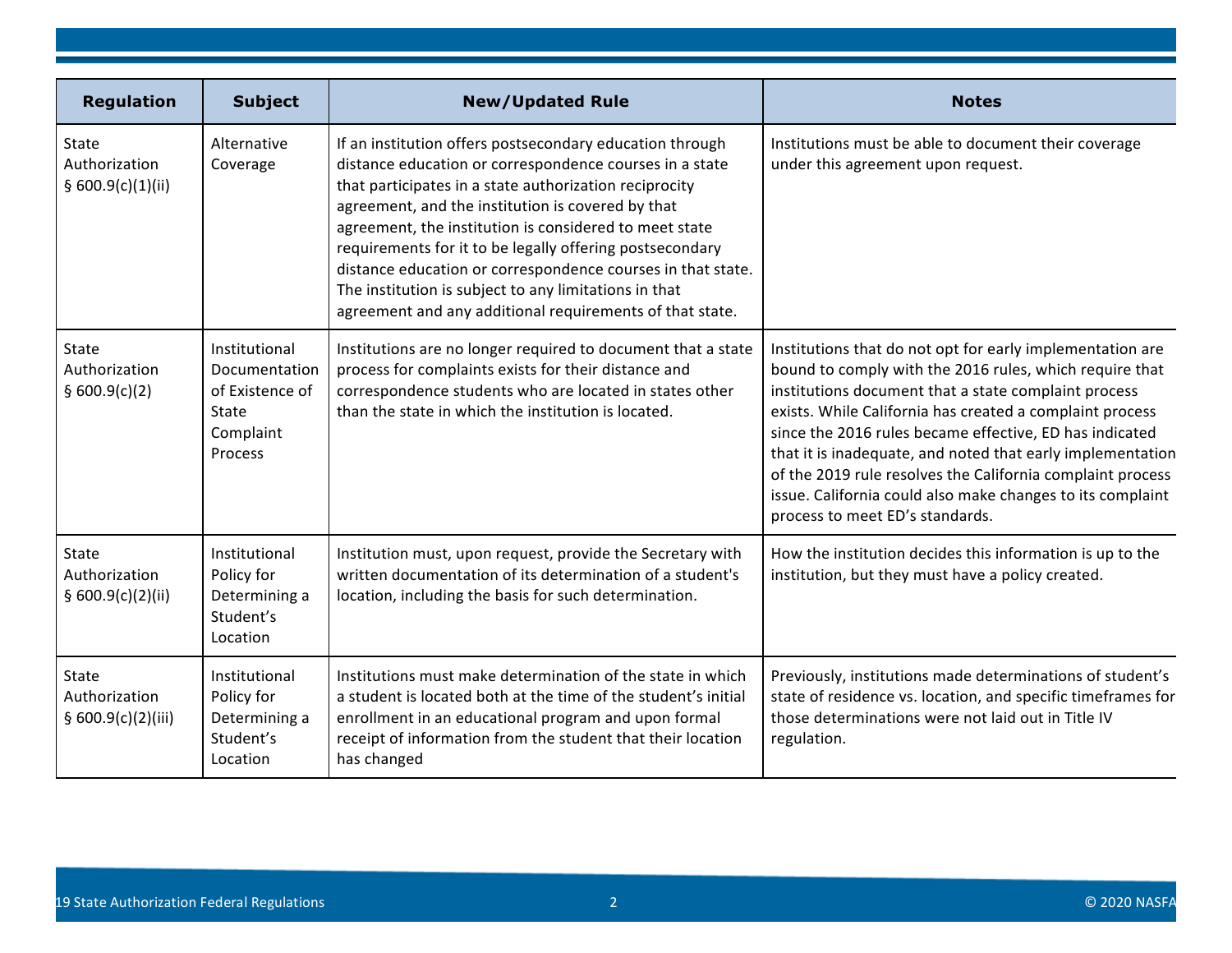| <b>Regulation</b>                                    | <b>Subject</b>                                                                                        | <b>New/Updated Rule</b>                                                                                                                                                                                                                                                                                                                                                                                                                                                                                                                                                                                                                                                                                                                                                                                    | <b>Notes</b>                                                                                                                                                                                                                                                                                                                 |
|------------------------------------------------------|-------------------------------------------------------------------------------------------------------|------------------------------------------------------------------------------------------------------------------------------------------------------------------------------------------------------------------------------------------------------------------------------------------------------------------------------------------------------------------------------------------------------------------------------------------------------------------------------------------------------------------------------------------------------------------------------------------------------------------------------------------------------------------------------------------------------------------------------------------------------------------------------------------------------------|------------------------------------------------------------------------------------------------------------------------------------------------------------------------------------------------------------------------------------------------------------------------------------------------------------------------------|
| Institutional<br>Information<br>§ 668.43(a)(5)(v)    | General<br>Disclosure of<br>Whether<br>Program Meets<br>Licensure or<br>Certification<br>Requirements | Institutions are required to make public whether a program<br>will fulfill educational requirements for a specific<br>professional licensure or certification required for<br>employment in an occupation if the program is designed to<br>or advertised as meeting such requirements. Institutions<br>will be required to make public, for each state, whether the<br>program did or did not meet such requirements, or whether<br>the institution had not made such a determination.                                                                                                                                                                                                                                                                                                                     | These requirements apply to all programs offered via all<br>modalities (distance education and not) that are designed<br>to meet the educational requirements for a specific<br>professional license or certification that is required for<br>employment in an occupation, or is advertised as meeting<br>such requirements. |
| Institutional<br>Information<br>§ 668.43(a)(11)      | <b>Transfer Credit</b><br>Policy                                                                      | Revises the information about an institution's transfer of<br>credit policies to require the disclosure of any types of<br>institutions from which the institution will not accept<br>transfer credits. Institutions will also be required to disclose<br>any written criteria used to evaluate and award credit for<br>prior learning experience.                                                                                                                                                                                                                                                                                                                                                                                                                                                         |                                                                                                                                                                                                                                                                                                                              |
| Institutional<br>Information<br>§ 668.43(a)(12)      | General<br>Disclosure of<br>Third-Party<br>Educational<br>Services                                    | Requires institutions to provide disclosures in the program<br>description regarding written arrangements under which an<br>entity other than the institution itself provides all or part of<br>a program.                                                                                                                                                                                                                                                                                                                                                                                                                                                                                                                                                                                                 | While these disclosures exist in current regulations, the<br>2019 rule specifies that the disclosure be made specifically<br>in the program description.                                                                                                                                                                     |
| Institutional<br>Information<br>$§ 668.43(a)(13-20)$ | Additional<br>General<br><b>Disclosures</b>                                                           | The final regulations add disclosure requirements that are<br>in statute but not reflected fully in the regulations as well as<br>new disclosure requirements. These disclosures will<br>include: the percentage of the institution's enrolled<br>students disaggregated by gender, race, ethnicity, and<br>those who are Pell Grant recipients; placement in<br>employment of, and types of employment obtained by,<br>graduates of the institution's degree or certificate programs<br>(only when required by the institution's accrediting agency<br>or state); the types of graduate and professional education<br>in which graduates of the institution's four-year degree<br>programs enrolled; the fire safety report prepared by the<br>institution; the retention rate of certificate- or degree- |                                                                                                                                                                                                                                                                                                                              |